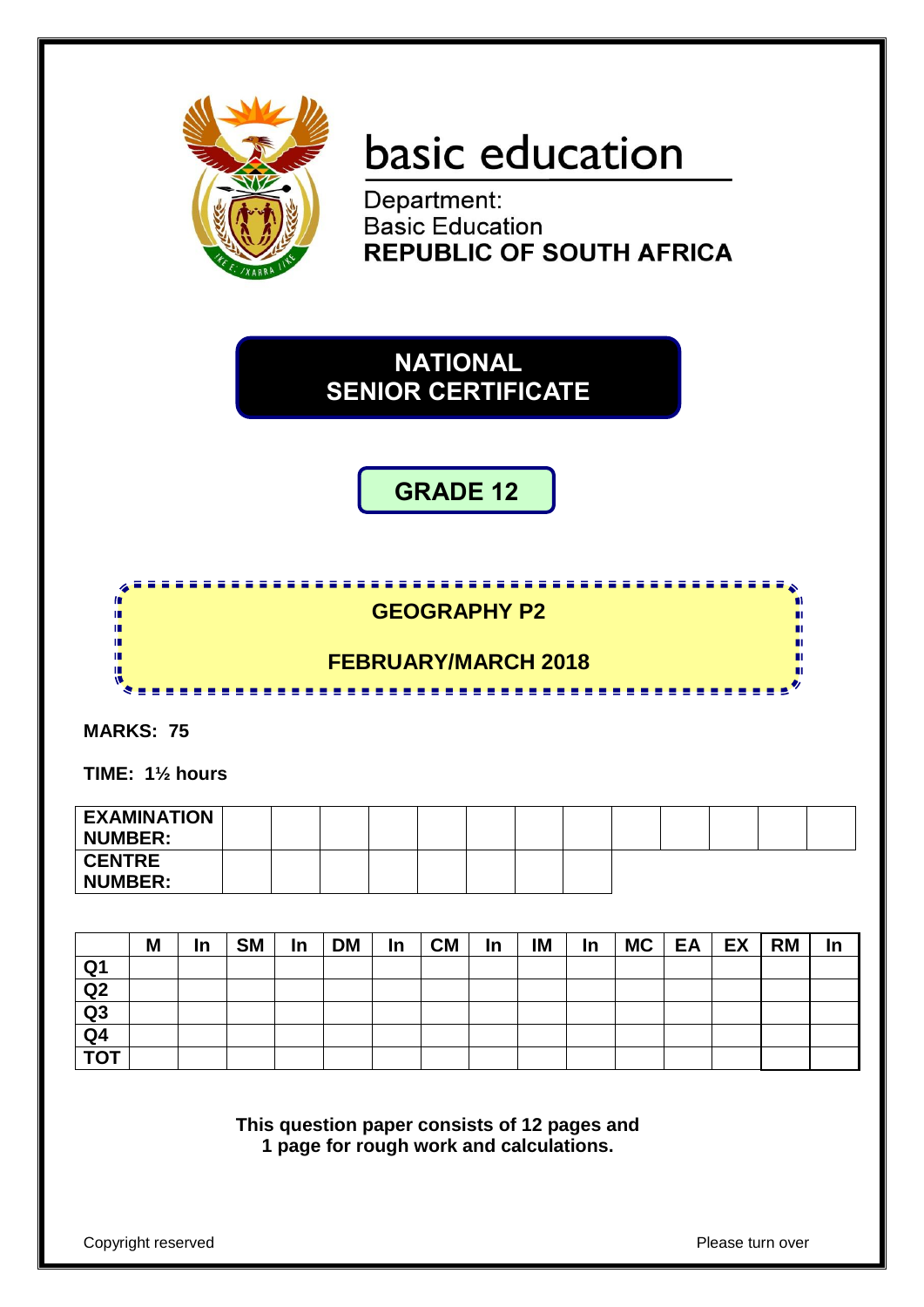#### **NSC**

### **RESOURCE MATERIAL**

- 1. An extract from topographical map 2627CD PARYS.
- 2. Orthophoto map 2627 CD 19 PARYS.
- 3. **NOTE:** The resource material must be collected by schools for their own use.

#### **INSTRUCTIONS AND INFORMATION**

- 1. Write your EXAMINATION NUMBER and CENTRE NUMBER in the spaces on the cover page.
- 2. Answer ALL the questions in the spaces provided in this question paper.
- 3. You are provided with a 1 **:** 50 000 topographical map (2627CD PARYS) and an orthophoto map (2627 CD 19 PARYS) of a part of the mapped area.
- 4. You must hand the topographical map and the orthophoto map to the invigilator at the end of this examination session.
- 5. You may use the blank page at the back of this question paper for all rough work and calculations. Do NOT detach this page from the question paper.
- 6. Show ALL calculations and use supplied formulae, where applicable. Marks will be allocated for these.
- 7. Indicate the correct unit of measurement in the final answer of calculations. NO marks will be allocated for answers with incorrect units.
- 8. You may use a non-programmable calculator and a magnifying glass.
- 9. The area demarcated in RED on the topographic map represents the area covered by the orthophoto map.
- 10. The following English terms and their Afrikaans translations are shown on the topographical map:

Aerodrome Vliegveld Caravan Park Karavaanpark Diggings Uitgrawings Golf Course **Gholfbaan** Gap **Poort** Holiday Resort Vakansieoord **Island**<br> **Purification Plant**<br> **Purification Plant** River Rivier Sewage Works **Rioolwerke** Woodlands **Beboste Gebied** 

## **ENGLISH AFRIKAANS**

Watersuiweringsaanleg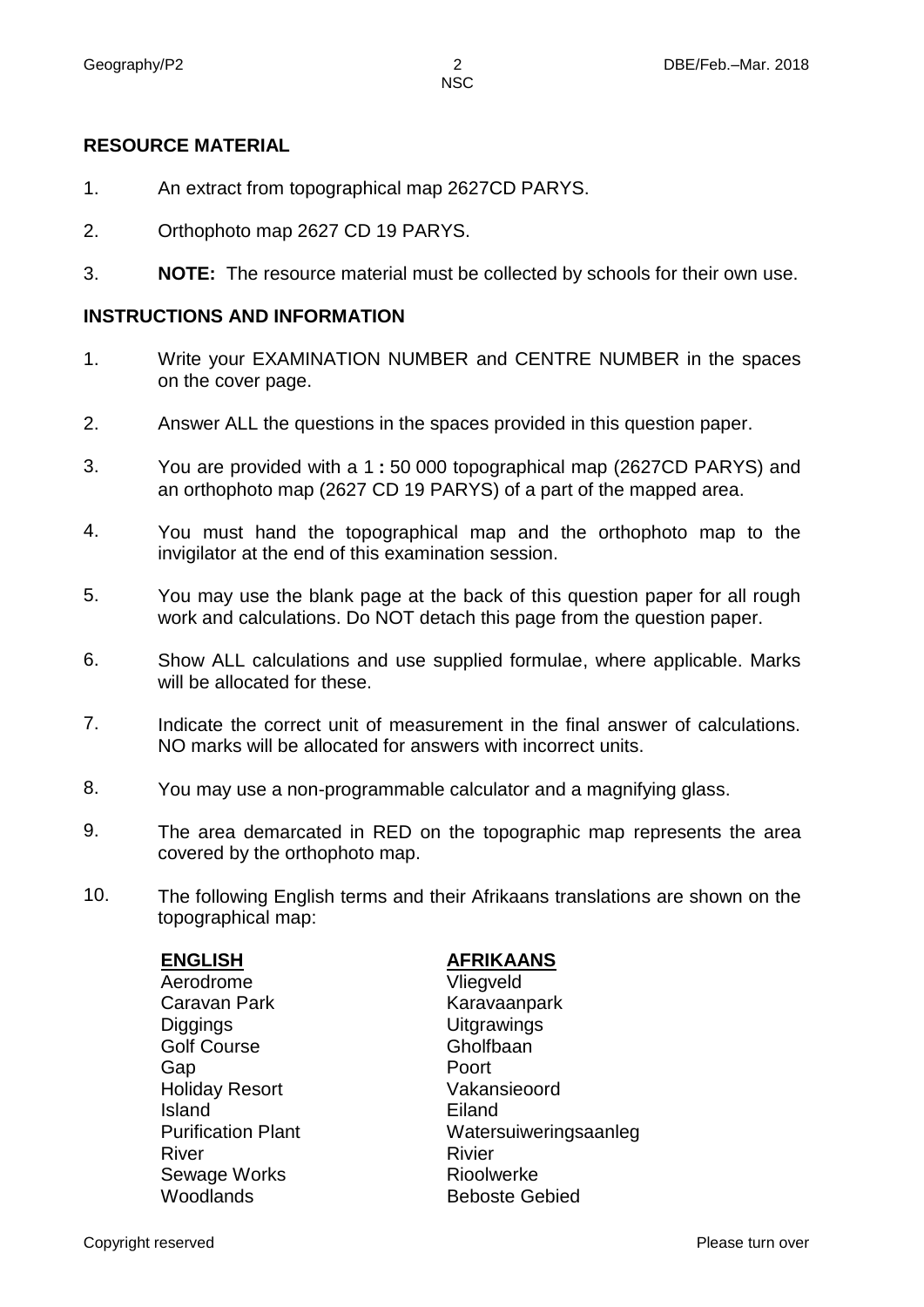# **GENERAL INFORMATION ON PARYS**

Parys is a town in the [Free State](https://en.wikipedia.org/wiki/Free_State_(South_African_province)) in South Africa. It is located on the banks of the [Vaal River](https://en.wikipedia.org/wiki/Vaal_River) approximately 115 km south of [Johannesburg.](http://www.booktravel.travel/index.php?p=johannesburg) The completion of the railway line to Parys in 1905 suddenly made Parys more accessible to the public and this, in turn, led to the growth of the town as a holiday resort and industrial centre. Many artists have settled in the town and the variety of new, interesting shops and attractions make it the ideal breakaway from Gauteng and other big centres. Parys lies within the Vredefort Dome World Heritage Site. The Vredefort Crater is the largest verified [impact crater](https://en.wikipedia.org/wiki/Impact_crater) on Earth. The Vredefort Dome was added to the list of [UNESCO](https://en.wikipedia.org/wiki/UNESCO) [World Heritage Sites](https://en.wikipedia.org/wiki/World_Heritage_Sites) for its geological interest.



# Coordinates: [26°54'S 27°27'E](http://tools.wmflabs.org/geohack/geohack.php?pagename=Queenstown%2C_Eastern_Cape¶ms=31_54_S_26_53_E_type:city_region:ZA)

[Adapted from [http://en.wikipedia.org/wiki/Parys, South Africa, Freestate\]](http://en.wikipedia.org/wiki/Parys,%20South%20Africa,%20Freestate)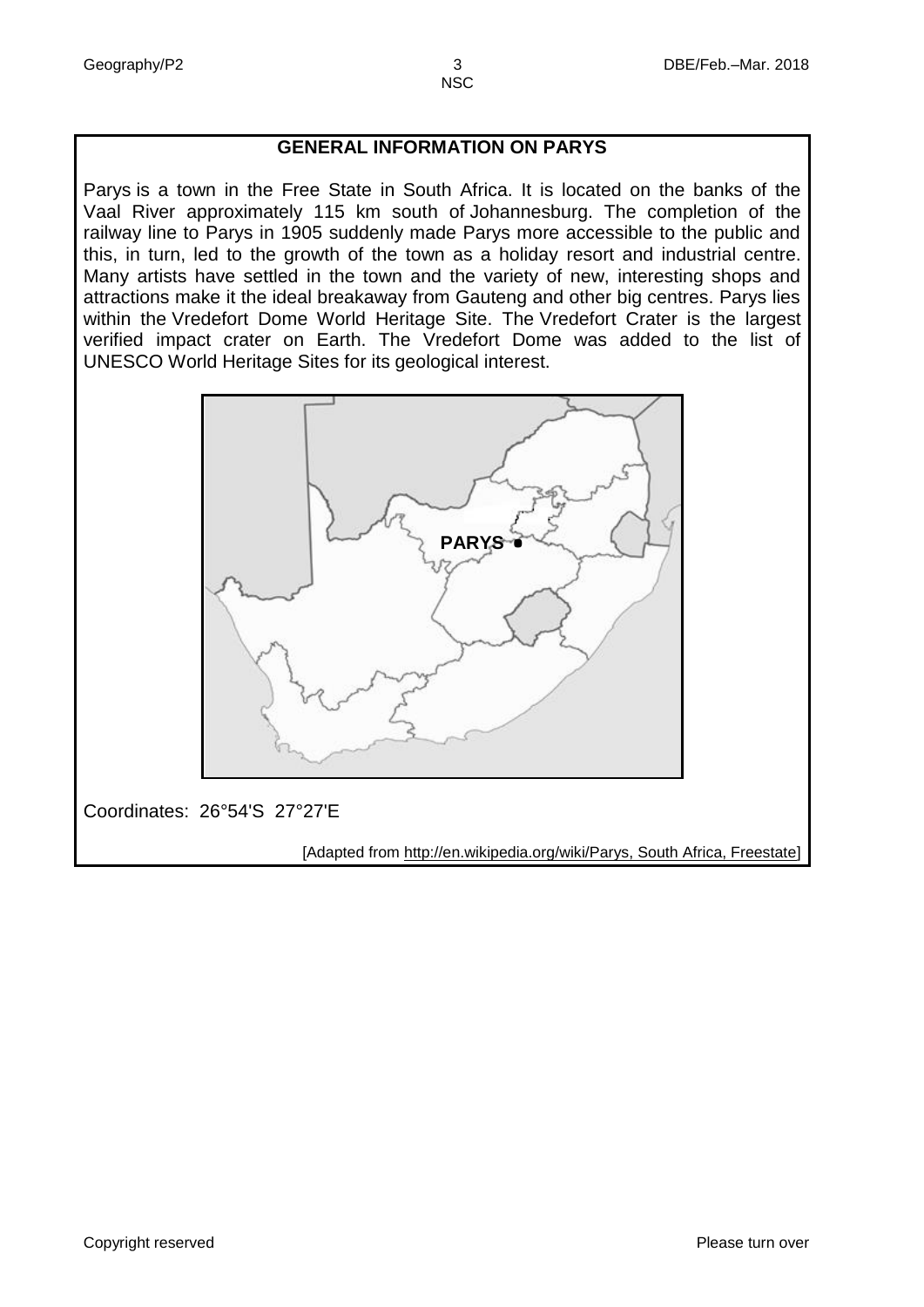# **QUESTION 1: MULTIPLE-CHOICE QUESTIONS**

The questions below are based on the 1 **:** 50 000 topographical map (2627CD PARYS), as well as the orthophoto map of a part of the mapped area. Various options are provided as possible answers to the following questions. Choose the answer and write only the letter (A–D) in the block next to each question.

- 1.1 The provincial border found on the topographical map separates the Free State and …
	- A Northern Cape.
	- B Gauteng.
	- C KwaZulu-Natal.
	- D<sub>1</sub> Mpumalanga.
- 1.2 The topographical map index south-east of Parys is …
	- A 2727AB.
	- B 2727AD.
	- C 2627DC.
	- D. 2727BA.
- 1.3 The difference in height between trigonometrical station 99 and spot height 1532 in block **B9** is … metres.
	- A 1 433
	- B 1 685,3
	- C 153,3
	- $\mathsf{D}$ 1 532
- 1.4 The true bearing of the windpump in block **F4** from spot height 1474 in block **E6** is …
	- A 120°
	- B 240°
	- C 60°
	- D 200°

1.5 The general direction in which the non-perennial stream flows in block **J8** is …

- A south.
- B east.
- C north.
- D west.
- 1.6 The grid reference/coordinates of the excavations in block **J5** is …
	- A 26°56ʹ42ʺE 27°24ʹ30ʺS/26°56,7ʹE 27°24,5ʹS.
	- B 26°56ʹ30ʺS 27°24ʹ42ʺE/26°56,5ʹS 27°24,7ʹE.
	- $\mathcal{C}$ 26°56ʹ42ʺS 27°24ʹ30ʺE/26°56,7ʹS 27°24,5ʹE.
	- D 26°56ʹ30ʺE 27°24ʹ42ʺS/26°56,5ʹE 27°24,7ʹS.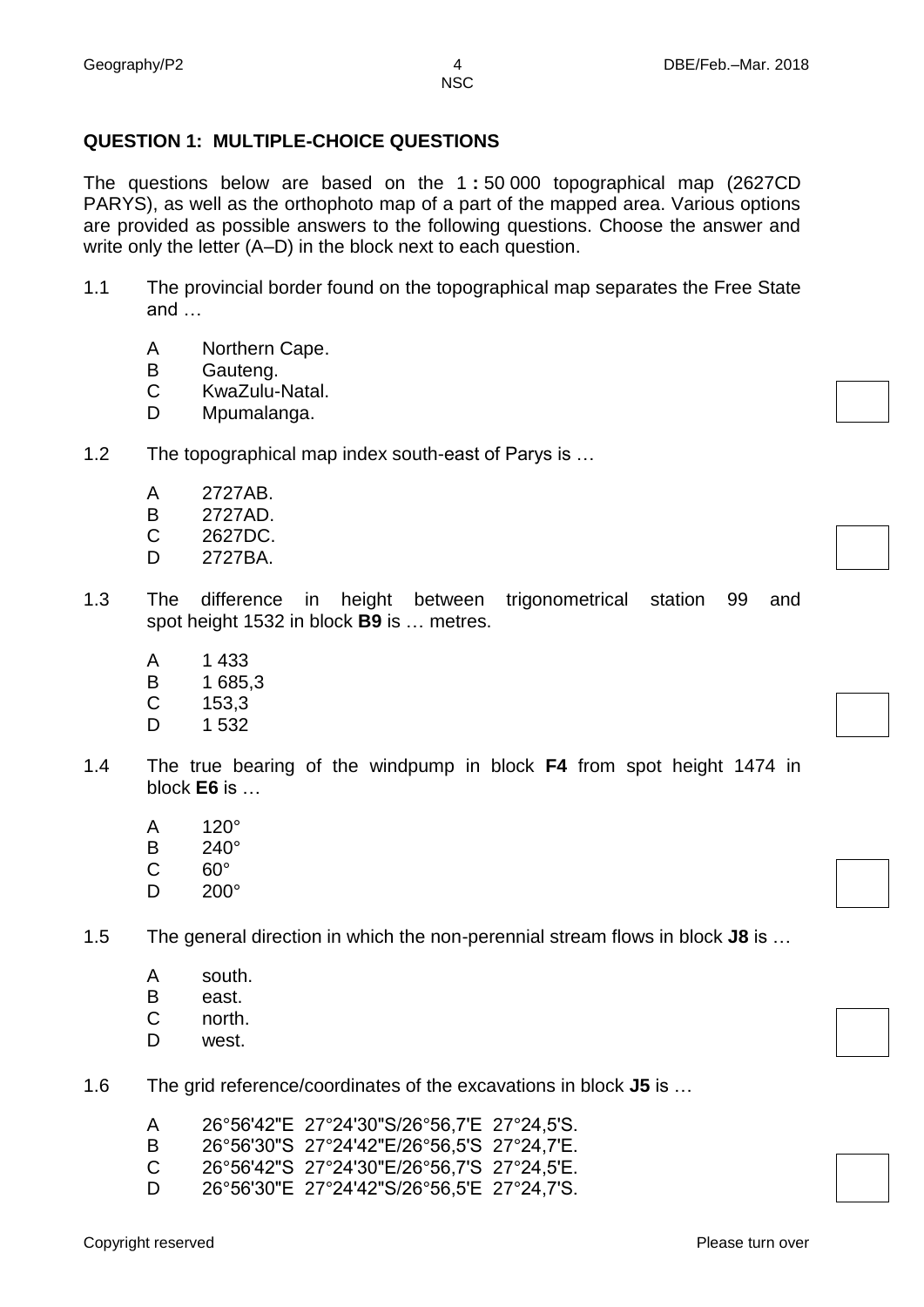- 1.7 The area at **P** in block **H7** has a higher temperature than area **Q** in block **J3** due to the …
	- A artificial surfaces.
	- B aspect of slope.
	- C thermal belt.
	- D river's influence.
- 1.8 The major primary activity in the mapped area is …
	- A mining.
	- B forestry.
	- $\mathcal{C}$ fishing.
	- D farming.
- 1.9 The landform indicated by line **8** on the orthophoto map is a …
	- A gorge.
	- B spur.
	- $\mathsf{C}$ valley.
	- D poort.
- 1.10 The national highway (N1) becomes … Street where it passes through the town of Parys.
	- A **Sciffier**
	- B Allenby
	- C Breë
	- D Eike
- 1.11 The man-made feature at **10** on the orthophoto map is a/an …
	- A mine dump.
	- B excavation.
	- $\mathcal{C}$ dam.
	- D quarry.
- 1.12 The main reason for the linear-shaped settlement at **S** in block I**5** is the …
	- A road.
	- B fence.
	- C boundary.
	- D river.
- 1.13 Parys can be regarded as a/an … settlement.
	- A mining
	- B gap
	- $\mathcal{C}$ educational
	- D bridge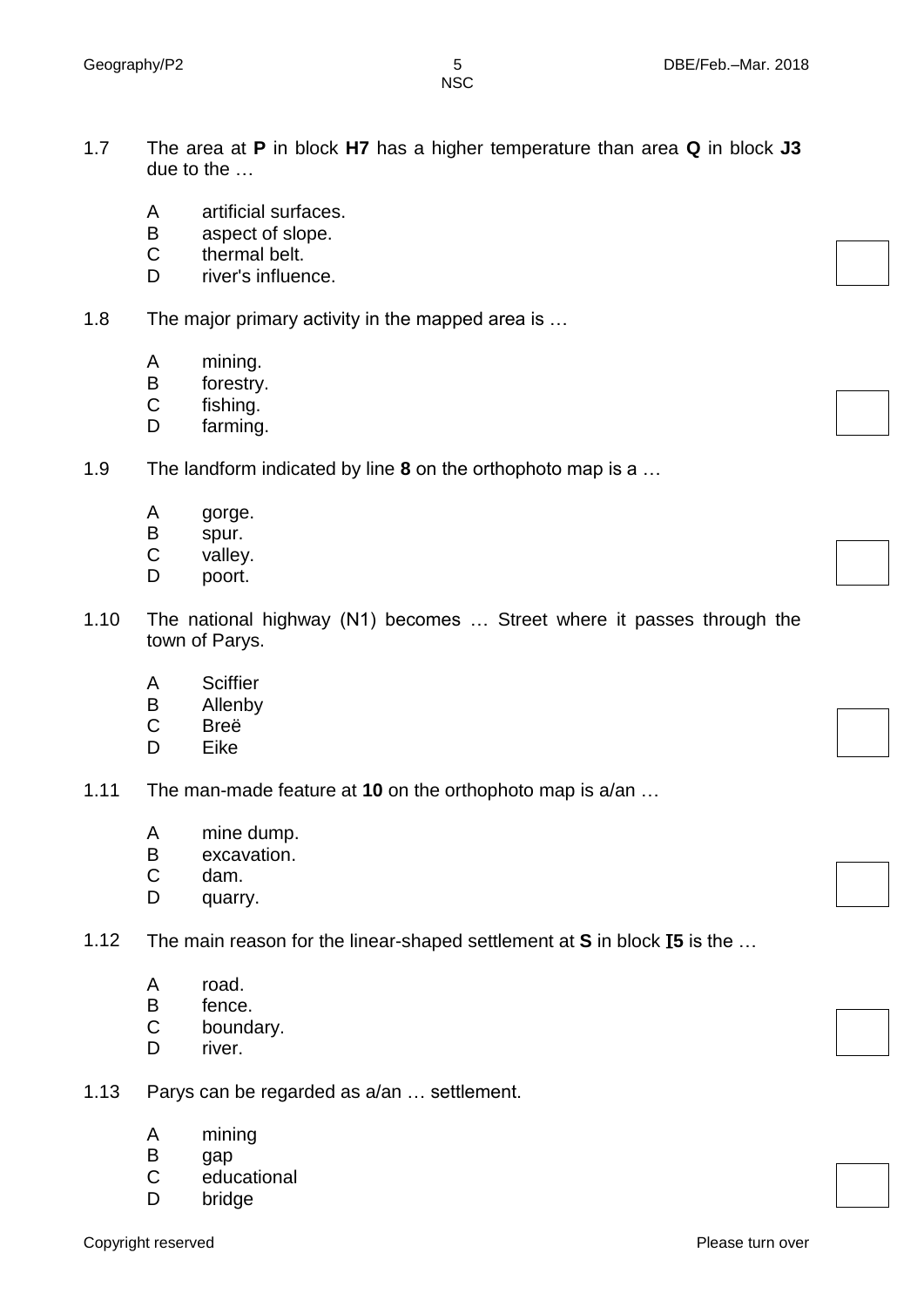- 1.14 The drainage pattern in block **J3** is a … pattern.
	- A trellis
	- B dendritic
	- C rectangular
	- D radial
- 1.15 Where the stream in block **J8** flows into the dam at **X**, it is a …-order stream.
	- A first
	- B second
	- C third
	- D fourth

(15 x 1) **[15]**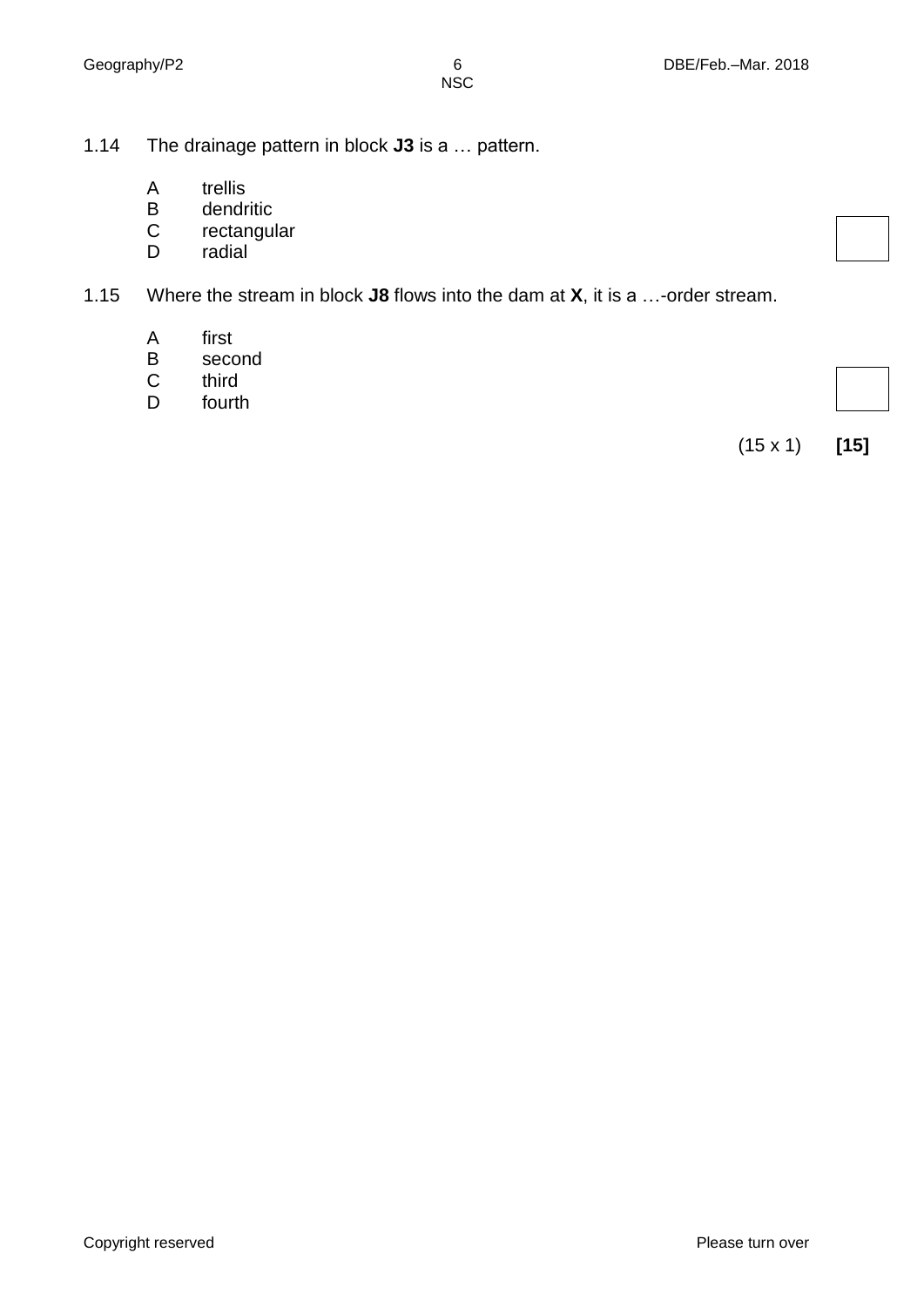**NSC** 

### **QUESTION 2: MAP CALCULATIONS AND TECHNIQUES**

Formula: **Area length breadth**

2.1 Calculate, in  $km^2$ , the area highlighted in RED on the topographical map, which indicates the area covered by the orthophoto map. Show ALL calculations. Marks will be awarded for calculations.

|       | $(5 \times 1)$                                                                                                     |
|-------|--------------------------------------------------------------------------------------------------------------------|
|       | Refer to lines 11-12 on the orthophoto map, which loosely follow a hiking trail.                                   |
| 2.2.1 | the average gradient between 11-12. Show ALL<br>Calculate<br>calculations. Marks will be awarded for calculations. |
|       | Formula: Gradient = $\frac{\text{vertical interval (VI)}}{\frac{1}{2}}$                                            |
|       | horizontal equivalent (HE)                                                                                         |
|       |                                                                                                                    |
|       |                                                                                                                    |
|       |                                                                                                                    |
|       |                                                                                                                    |
|       |                                                                                                                    |
|       |                                                                                                                    |

2.2.2 Give evidence from the orthophoto map to show that the average gradient calculated in QUESTION 2.2.1 is NOT a true reflection of the real landscape.

\_\_\_\_\_\_\_\_\_\_\_\_\_\_\_\_\_\_\_\_\_\_\_\_\_\_\_\_\_\_\_\_\_\_\_\_\_\_\_\_\_\_\_\_\_\_\_\_\_\_\_\_\_\_\_\_

\_\_\_\_\_\_\_\_\_\_\_\_\_\_\_\_\_\_\_\_\_\_\_\_\_\_\_\_\_\_\_\_\_\_\_\_\_\_\_\_\_\_\_\_\_\_\_\_\_\_\_\_\_\_\_\_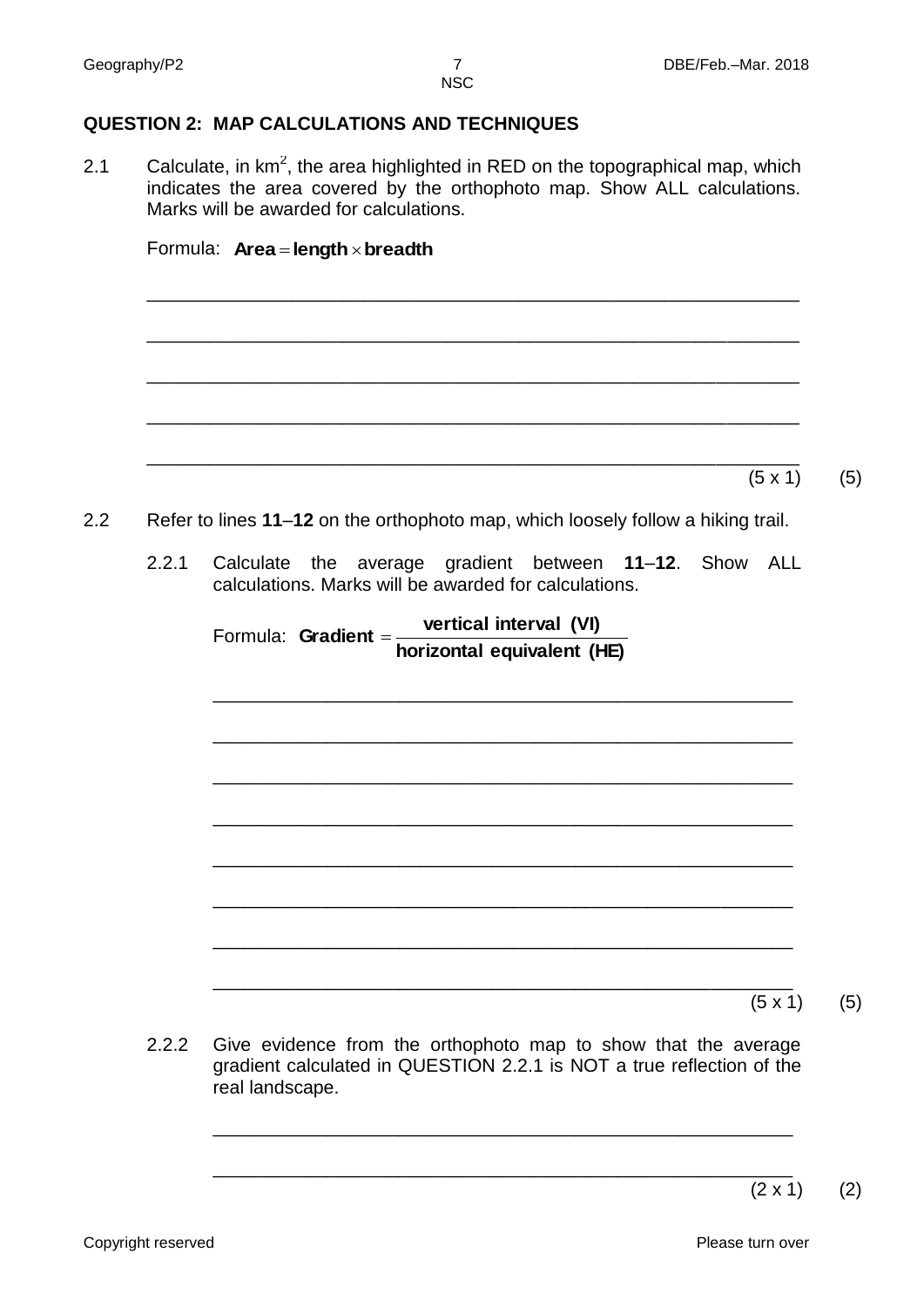2.2.3 The hiking trail is recommended for novice (first-time) hikers. Give ONE reason evident in your answer to QUESTION 2.2.1 to support this statement.

\_\_\_\_\_\_\_\_\_\_\_\_\_\_\_\_\_\_\_\_\_\_\_\_\_\_\_\_\_\_\_\_\_\_\_\_\_\_\_\_\_\_\_\_\_\_\_\_\_\_\_\_\_\_\_\_

\_\_\_\_\_\_\_\_\_\_\_\_\_\_\_\_\_\_\_\_\_\_\_\_\_\_\_\_\_\_\_\_\_\_\_\_\_\_\_\_\_\_\_\_\_\_\_\_\_\_\_\_\_\_\_\_

\_\_\_\_\_\_\_\_\_\_\_\_\_\_\_\_\_\_\_\_\_\_\_\_\_\_\_\_\_\_\_\_\_\_\_\_\_\_\_\_\_\_\_\_\_\_\_\_\_\_\_\_\_\_\_\_  $(1 \times 1)$  (1)

- 2.3 Refer to the information about the magnetic declination of Parys found on the topographical map.
	- 2.3.1 Calculate the magnetic declination of Parys for 2018. Show ALL calculations. Marks will be awarded for calculations.

|       | Difference in years: example and the property of the property of the property of the property of the property of the property of the property of the property of the property of the property of the property of the property |  |                |     |
|-------|-------------------------------------------------------------------------------------------------------------------------------------------------------------------------------------------------------------------------------|--|----------------|-----|
|       | Total change:                                                                                                                                                                                                                 |  |                |     |
|       |                                                                                                                                                                                                                               |  |                |     |
|       |                                                                                                                                                                                                                               |  | $(5 \times 1)$ | (5) |
| 2.3.2 | Compare the magnetic declination for 2018 to the magnetic declination<br>for 2011 and indicate which one is bigger.                                                                                                           |  |                |     |
|       |                                                                                                                                                                                                                               |  |                |     |

\_\_\_\_\_\_\_\_\_\_\_\_\_\_\_\_\_\_\_\_\_\_\_\_\_\_\_\_\_\_\_\_\_\_\_\_\_\_\_\_\_\_\_\_\_\_\_\_\_\_\_\_\_\_\_\_

\_\_\_\_\_\_\_\_\_\_\_\_\_\_\_\_\_\_\_\_\_\_\_\_\_\_\_\_\_\_\_\_\_\_\_\_\_\_\_\_\_\_\_\_\_\_\_\_\_\_\_\_\_\_\_\_

\_\_\_\_\_\_\_\_\_\_\_\_\_\_\_\_\_\_\_\_\_\_\_\_\_\_\_\_\_\_\_\_\_\_\_\_\_\_\_\_\_\_\_\_\_\_\_\_\_\_\_\_\_\_\_\_

 $(1 \times 1)$  (1)

2.3.3 Give ONE reason for your answer to QUESTION 2.3.2.

 $(1 \times 1)$  (1) **[20]**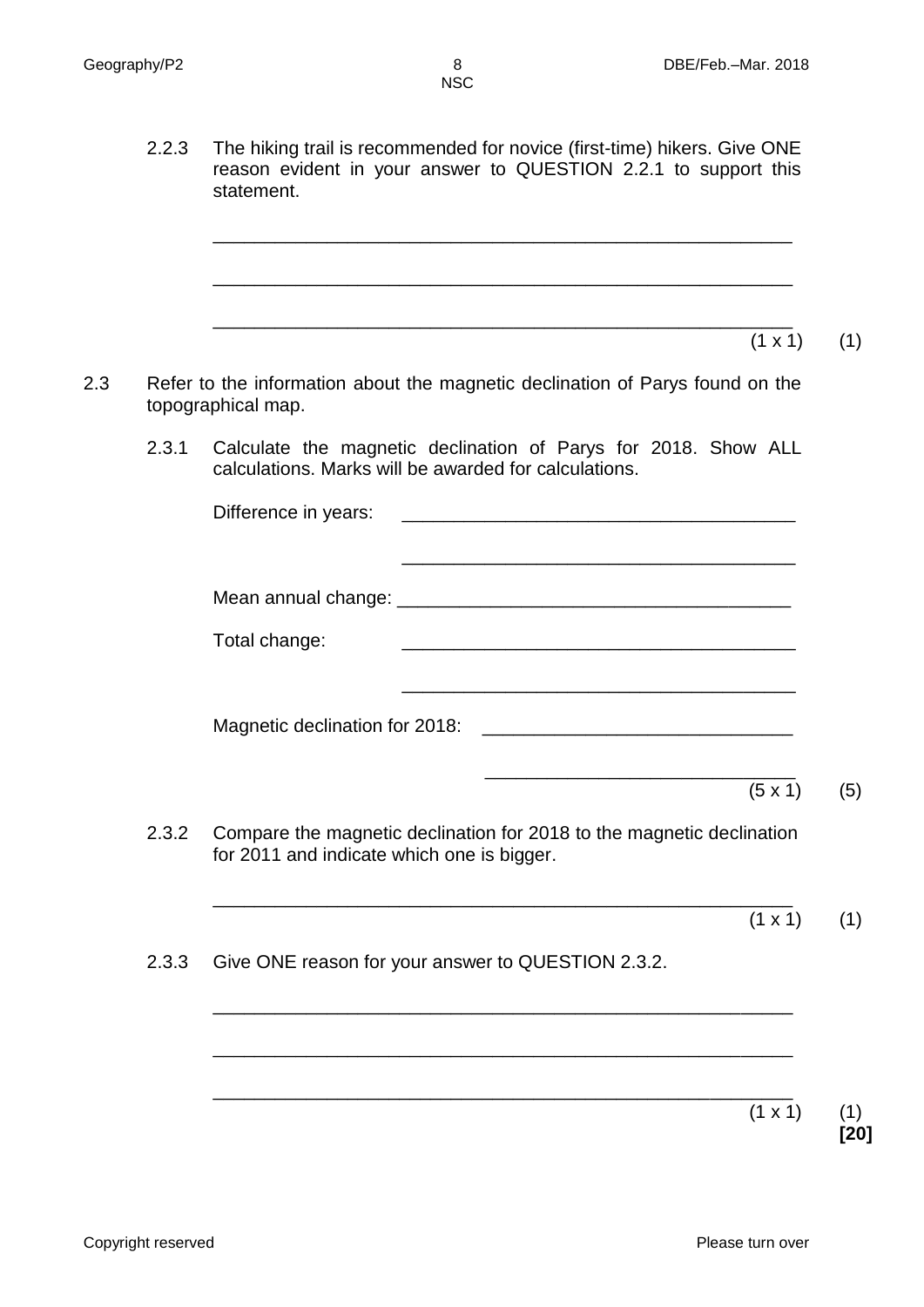### **QUESTION 3: APPLICATION AND INTERPRETATION**

- 3.1 Refer to block **B2**.
	- 3.1.1 State the climatological factor that affected the location of the woodlands (plantation) in block **B2**
		- \_\_\_\_\_\_\_\_\_\_\_\_\_\_\_\_\_\_\_\_\_\_\_\_\_\_\_\_\_\_\_\_\_\_\_\_\_\_\_\_\_\_\_\_\_\_\_\_\_\_\_\_\_\_\_\_  $(1 \times 1)$  (1)
	- 3.1.2 Explain how the climatological factor stated in QUESTION 3.1.1 benefits the growth of the trees in the woodlands.

| 3.1.3 Evaluate how topography influenced the location of the woodlands in<br>block <b>B2.</b>                                                                                                            | (2 x 2)            | (4) |
|----------------------------------------------------------------------------------------------------------------------------------------------------------------------------------------------------------|--------------------|-----|
| 3.2.2 Refer to the meander and slopes <b>13</b> and <b>14</b> on the orthophoto map.                                                                                                                     | $(1 \times 2)$ (2) |     |
| 3.2.1 Name the slopes of meanders <b>13</b> and <b>14</b> respectively.                                                                                                                                  | $(2 \times 1)$ (2) |     |
| 3.2.2 Explain how slope <b>13</b> could have increased the size of Grooteiland.                                                                                                                          | $(1 \times 2)$ (2) |     |
| 3.2.3 Discuss why the geomorphological activity at slope <b>14</b> may cause the inhabitants of the settlement along the river to take precautionary measures to protect their properties in the future. |                    |     |

\_\_\_\_\_\_\_\_\_\_\_\_\_\_\_\_\_\_\_\_\_\_\_\_\_\_\_\_\_\_\_\_\_\_\_\_\_\_\_\_\_\_\_\_\_\_\_\_\_\_\_\_\_\_\_\_

\_\_\_\_\_\_\_\_\_\_\_\_\_\_\_\_\_\_\_\_\_\_\_\_\_\_\_\_\_\_\_\_\_\_\_\_\_\_\_\_\_\_\_\_\_\_\_\_\_\_\_\_\_\_\_\_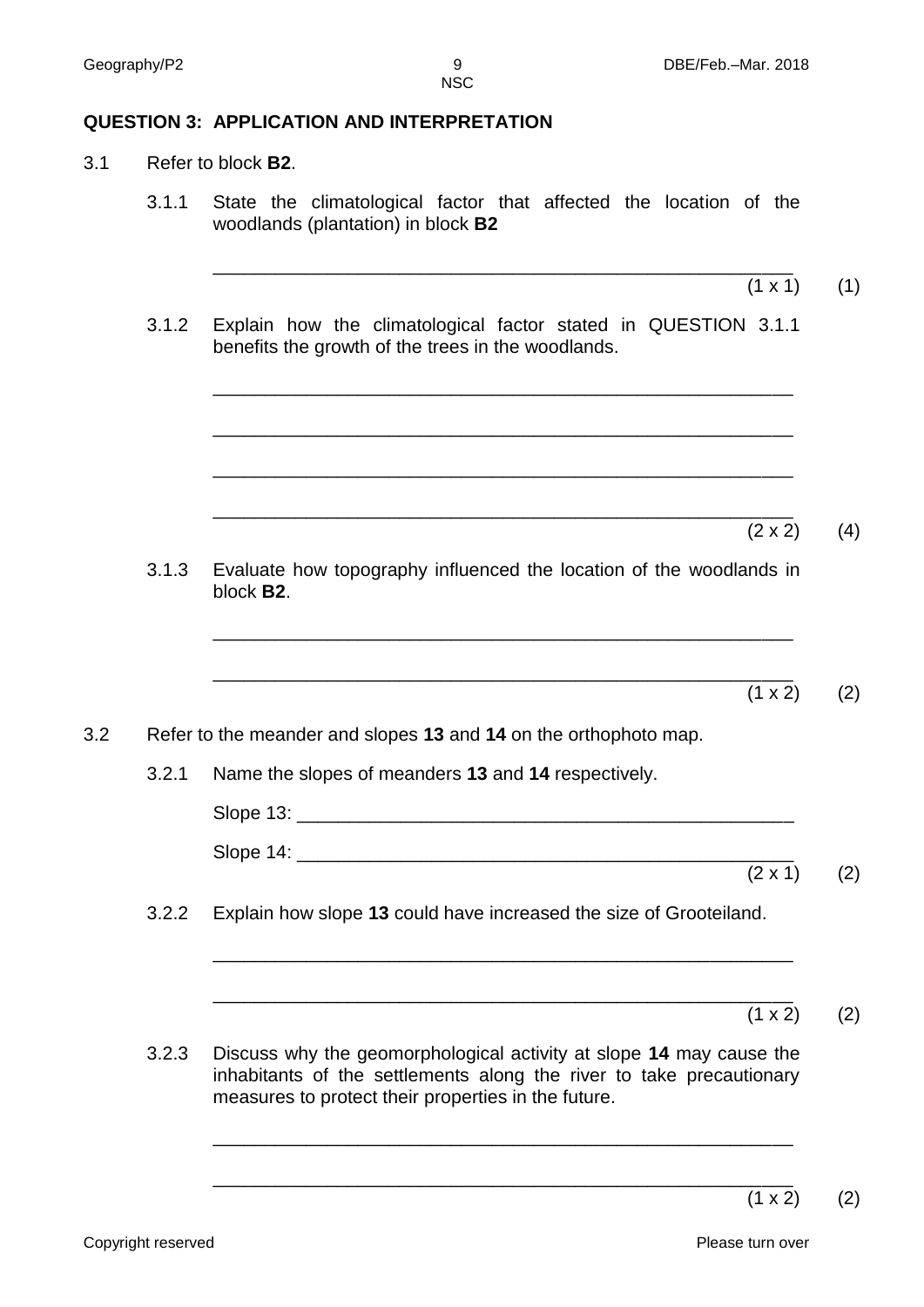- 3.3 Refer to the street patterns at **P** and at **T** in blocks **H7** and I**9**.
	- 3.3.1 Name the predominant street patterns at **P** and **T**.
		- **P**: \_\_\_\_\_\_\_\_\_\_\_\_\_\_\_\_\_\_\_\_\_\_\_\_\_\_\_\_\_\_\_\_\_\_\_\_\_\_\_\_\_\_\_\_\_\_\_\_\_\_\_\_\_\_  $\mathsf{T}:\mathsf{L}^{\mathsf{u}}\longrightarrow\mathsf{L}^{\mathsf{u}}$  , where  $\mathsf{L}^{\mathsf{u}}$  is a set of  $\mathsf{L}^{\mathsf{u}}$  , where  $\mathsf{L}^{\mathsf{u}}$
	- 3.3.2 Would area **P** or area **T** experience more traffic congestion? Give a reason for your answer.
		- Answer: Reason:

\_\_\_\_\_\_\_\_\_\_\_\_\_\_\_\_\_\_\_\_\_\_\_\_\_\_\_\_\_\_\_\_\_\_\_\_\_\_\_\_\_\_\_\_\_\_\_\_\_

 \_\_\_\_\_\_\_\_\_\_\_\_\_\_\_\_\_\_\_\_\_\_\_\_\_\_\_\_\_\_\_\_\_\_\_\_\_\_\_\_\_\_\_\_\_\_\_\_\_  $(1 + 2)$  (3)

 $(2 \times 2)$  (4)

 $(2 \times 1)$  (2)

3.4 Refer to blocks **E1**, **F1** and **F2** on the topographical map. Explain the role of the trees found along the banks of the Vaal River.

\_\_\_\_\_\_\_\_\_\_\_\_\_\_\_\_\_\_\_\_\_\_\_\_\_\_\_\_\_\_\_\_\_\_\_\_\_\_\_\_\_\_\_\_\_\_\_\_\_\_\_\_\_\_\_\_\_\_\_\_\_\_\_

\_\_\_\_\_\_\_\_\_\_\_\_\_\_\_\_\_\_\_\_\_\_\_\_\_\_\_\_\_\_\_\_\_\_\_\_\_\_\_\_\_\_\_\_\_\_\_\_\_\_\_\_\_\_\_\_\_\_\_\_\_\_\_

\_\_\_\_\_\_\_\_\_\_\_\_\_\_\_\_\_\_\_\_\_\_\_\_\_\_\_\_\_\_\_\_\_\_\_\_\_\_\_\_\_\_\_\_\_\_\_\_\_\_\_\_\_\_\_\_\_\_\_\_\_\_\_  $(1 \times 2)$  (2) 3.5 The Vredefort Dome and Crater are tourist attractions associated with the town of Parys. Evaluate the positive economic impact of the Vredefort Dome and Crater on the economy of Parys.

\_\_\_\_\_\_\_\_\_\_\_\_\_\_\_\_\_\_\_\_\_\_\_\_\_\_\_\_\_\_\_\_\_\_\_\_\_\_\_\_\_\_\_\_\_\_\_\_\_\_\_\_\_\_\_\_\_\_\_\_\_\_\_

\_\_\_\_\_\_\_\_\_\_\_\_\_\_\_\_\_\_\_\_\_\_\_\_\_\_\_\_\_\_\_\_\_\_\_\_\_\_\_\_\_\_\_\_\_\_\_\_\_\_\_\_\_\_\_\_\_\_\_\_\_\_\_

\_\_\_\_\_\_\_\_\_\_\_\_\_\_\_\_\_\_\_\_\_\_\_\_\_\_\_\_\_\_\_\_\_\_\_\_\_\_\_\_\_\_\_\_\_\_\_\_\_\_\_\_\_\_\_\_\_\_\_\_\_\_\_

3.6 Refer to industrial area **U** in block I**8**. 3.6.1 Is industrial area **U** a heavy or light industrial zone? \_\_\_\_\_\_\_\_\_\_\_\_\_\_\_\_\_\_\_\_\_\_\_\_\_\_\_\_\_\_\_\_\_\_\_\_\_\_\_\_\_\_\_\_\_\_\_\_\_\_\_\_\_\_\_\_  $(1 \times 1)$  (1) 3.6.2 Give ONE reason for your answer to QUESTION 3.6.1. \_\_\_\_\_\_\_\_\_\_\_\_\_\_\_\_\_\_\_\_\_\_\_\_\_\_\_\_\_\_\_\_\_\_\_\_\_\_\_\_\_\_\_\_\_\_\_\_\_\_\_\_\_\_\_\_

\_\_\_\_\_\_\_\_\_\_\_\_\_\_\_\_\_\_\_\_\_\_\_\_\_\_\_\_\_\_\_\_\_\_\_\_\_\_\_\_\_\_\_\_\_\_\_\_\_\_\_\_\_\_\_\_

 $(1 \times 1)$  (1)

**[25]**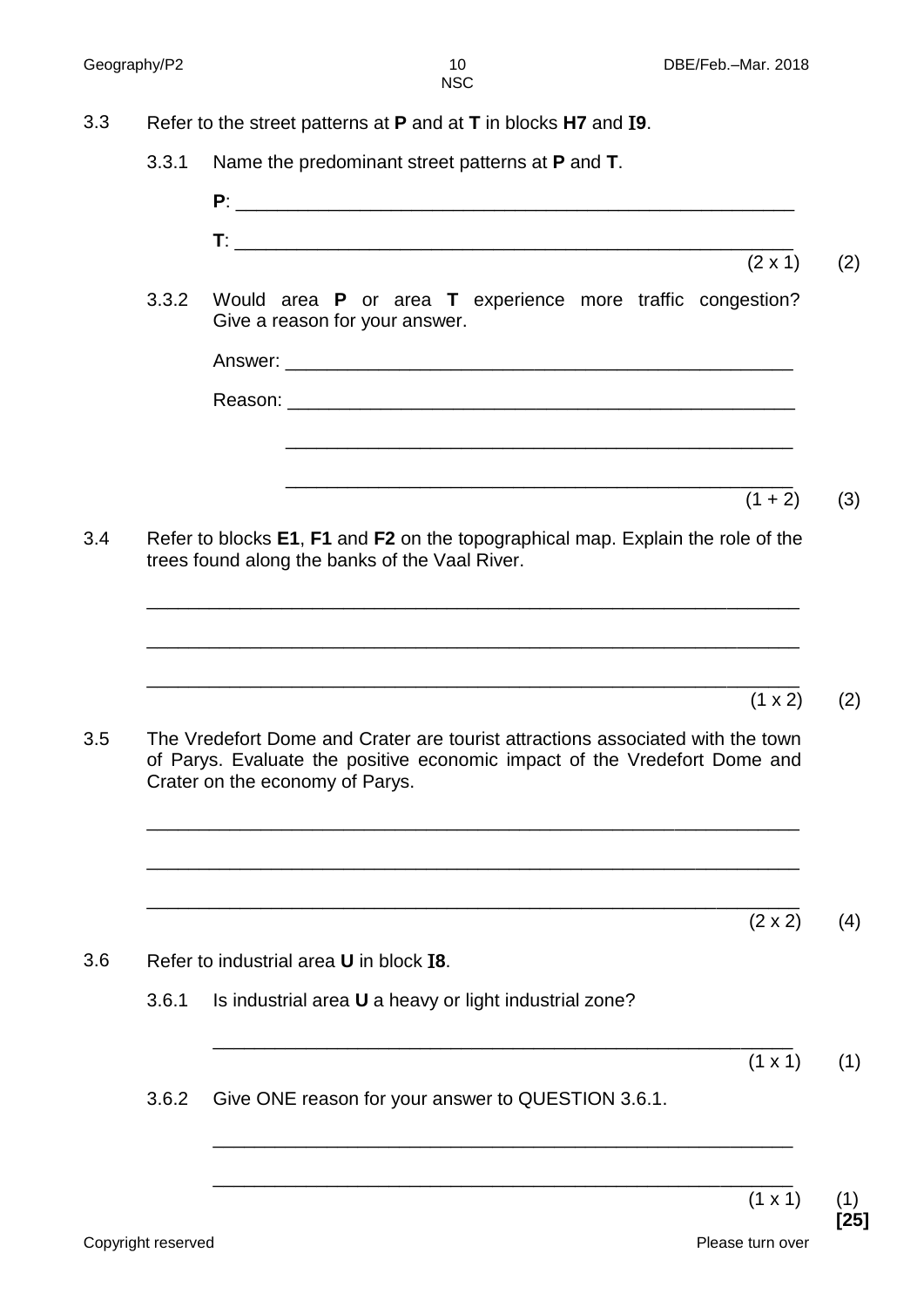# **QUESTION 4: GEOGRAPHICAL INFORMATION SYSTEMS (GIS)**

- 4.1 Refer to the protected area in block **H7**.
	- 4.1.1 Is the process during which an area is demarcated known as data layering or buffering?
	- 4.1.2 Give reasons, evident on the topographical map, for the location of the protected area.

\_\_\_\_\_\_\_\_\_\_\_\_\_\_\_\_\_\_\_\_\_\_\_\_\_\_\_\_\_\_\_\_\_\_\_\_\_\_\_\_\_\_\_\_\_\_\_\_\_\_\_\_\_\_\_\_

\_\_\_\_\_\_\_\_\_\_\_\_\_\_\_\_\_\_\_\_\_\_\_\_\_\_\_\_\_\_\_\_\_\_\_\_\_\_\_\_\_\_\_\_\_\_\_\_\_\_\_\_\_\_\_\_

\_\_\_\_\_\_\_\_\_\_\_\_\_\_\_\_\_\_\_\_\_\_\_\_\_\_\_\_\_\_\_\_\_\_\_\_\_\_\_\_\_\_\_\_\_\_\_\_\_\_\_\_\_\_\_\_

\_\_\_\_\_\_\_\_\_\_\_\_\_\_\_\_\_\_\_\_\_\_\_\_\_\_\_\_\_\_\_\_\_\_\_\_\_\_\_\_\_\_\_\_\_\_\_\_\_\_\_\_\_\_\_\_

\_\_\_\_\_\_\_\_\_\_\_\_\_\_\_\_\_\_\_\_\_\_\_\_\_\_\_\_\_\_\_\_\_\_\_\_\_\_\_\_\_\_\_\_\_\_\_\_\_\_\_\_\_\_\_\_

\_\_\_\_\_\_\_\_\_\_\_\_\_\_\_\_\_\_\_\_\_\_\_\_\_\_\_\_\_\_\_\_\_\_\_\_\_\_\_\_\_\_\_\_\_\_\_\_\_\_\_\_\_\_\_\_

\_\_\_\_\_\_\_\_\_\_\_\_\_\_\_\_\_\_\_\_\_\_\_\_\_\_\_\_\_\_\_\_\_\_\_\_\_\_\_\_\_\_\_\_\_\_\_\_\_\_\_\_\_\_\_\_

\_\_\_\_\_\_\_\_\_\_\_\_\_\_\_\_\_\_\_\_\_\_\_\_\_\_\_\_\_\_\_\_\_\_\_\_\_\_\_\_\_\_\_\_\_\_\_\_\_\_\_\_\_\_\_\_

\_\_\_\_\_\_\_\_\_\_\_\_\_\_\_\_\_\_\_\_\_\_\_\_\_\_\_\_\_\_\_\_\_\_\_\_\_\_\_\_\_\_\_\_\_\_\_\_\_\_\_\_\_\_\_\_

\_\_\_\_\_\_\_\_\_\_\_\_\_\_\_\_\_\_\_\_\_\_\_\_\_\_\_\_\_\_\_\_\_\_\_\_\_\_\_\_\_\_\_\_\_\_\_\_\_\_\_\_\_\_\_\_

\_\_\_\_\_\_\_\_\_\_\_\_\_\_\_\_\_\_\_\_\_\_\_\_\_\_\_\_\_\_\_\_\_\_\_\_\_\_\_\_\_\_\_\_\_\_\_\_\_\_\_\_\_\_\_\_

- 4.2 Attribute data provides useful information in a GIS.
	- 4.2.1 Define the term *attribute data.*

 $(1 \times 1)$  (1)

 $(2 \times 2)$  (4)

 $(1 \times 1)$  (1)

4.2.2 Discuss TWO attributes that influenced the location of the hospital in block **G9**.

 $(2 \times 2)$  (4)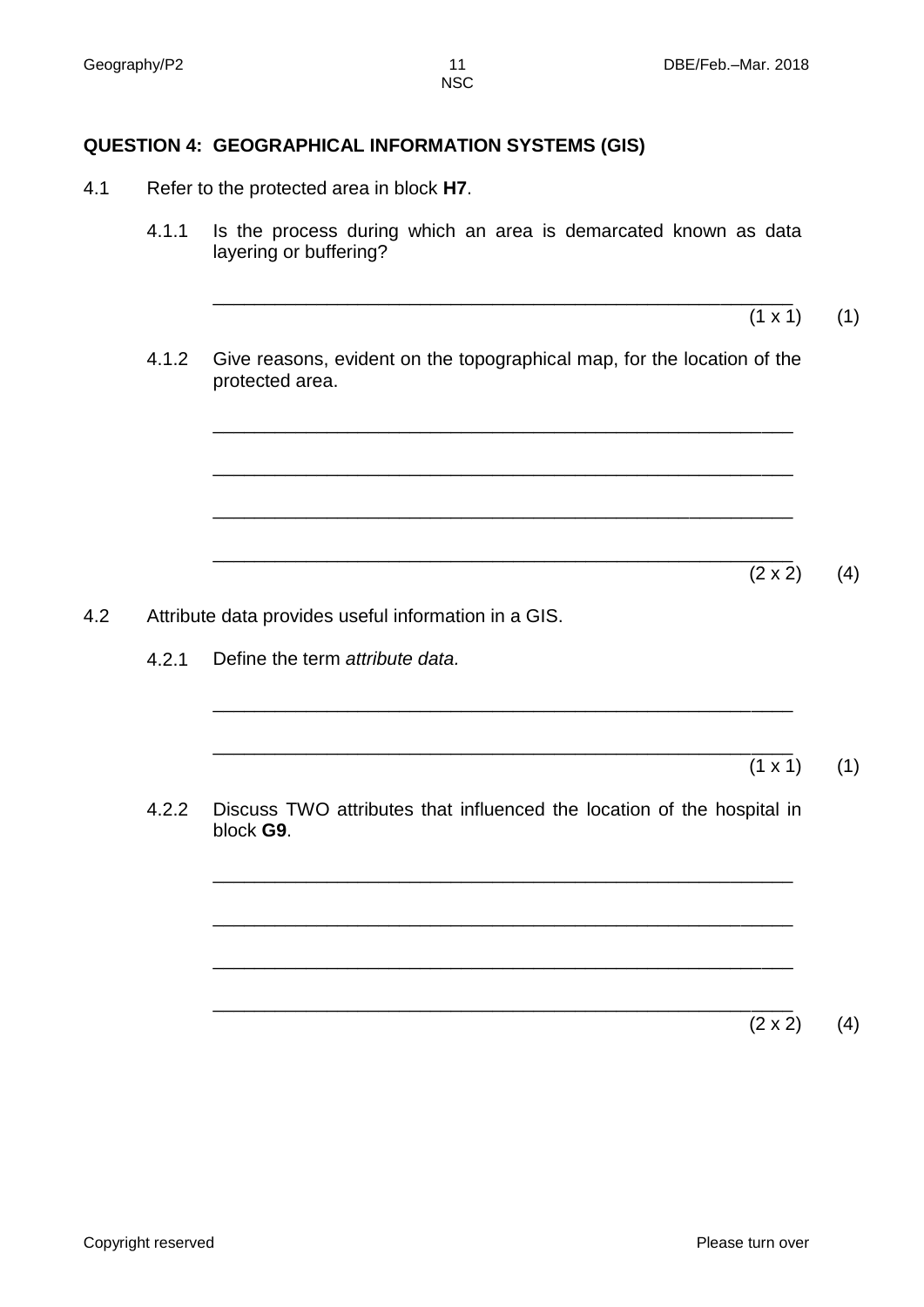- 4.3 Refer to the orthophoto map.
	- 4.3.1 The orthophoto map has a medium resolution. Does this mean that the orthophoto map has a high level of clarity?

\_\_\_\_\_\_\_\_\_\_\_\_\_\_\_\_\_\_\_\_\_\_\_\_\_\_\_\_\_\_\_\_\_\_\_\_\_\_\_\_\_\_\_\_\_\_\_\_\_\_\_\_\_\_\_\_

\_\_\_\_\_\_\_\_\_\_\_\_\_\_\_\_\_\_\_\_\_\_\_\_\_\_\_\_\_\_\_\_\_\_\_\_\_\_\_\_\_\_\_\_\_\_\_\_\_\_\_\_\_\_\_\_

\_\_\_\_\_\_\_\_\_\_\_\_\_\_\_\_\_\_\_\_\_\_\_\_\_\_\_\_\_\_\_\_\_\_\_\_\_\_\_\_\_\_\_\_\_\_\_\_\_\_\_\_\_\_\_\_

- 4.3.2 Explain your answer to QUESTION 4.3.1.
	- \_\_\_\_\_\_\_\_\_\_\_\_\_\_\_\_\_\_\_\_\_\_\_\_\_\_\_\_\_\_\_\_\_\_\_\_\_\_\_\_\_\_\_\_\_\_\_\_\_\_\_\_\_\_\_\_  $(1 \times 2)$  (2)

 $(1 \times 1)$  (1)

4.3.3 Suggest ways in which data manipulation can improve the quality of the orthophoto map.